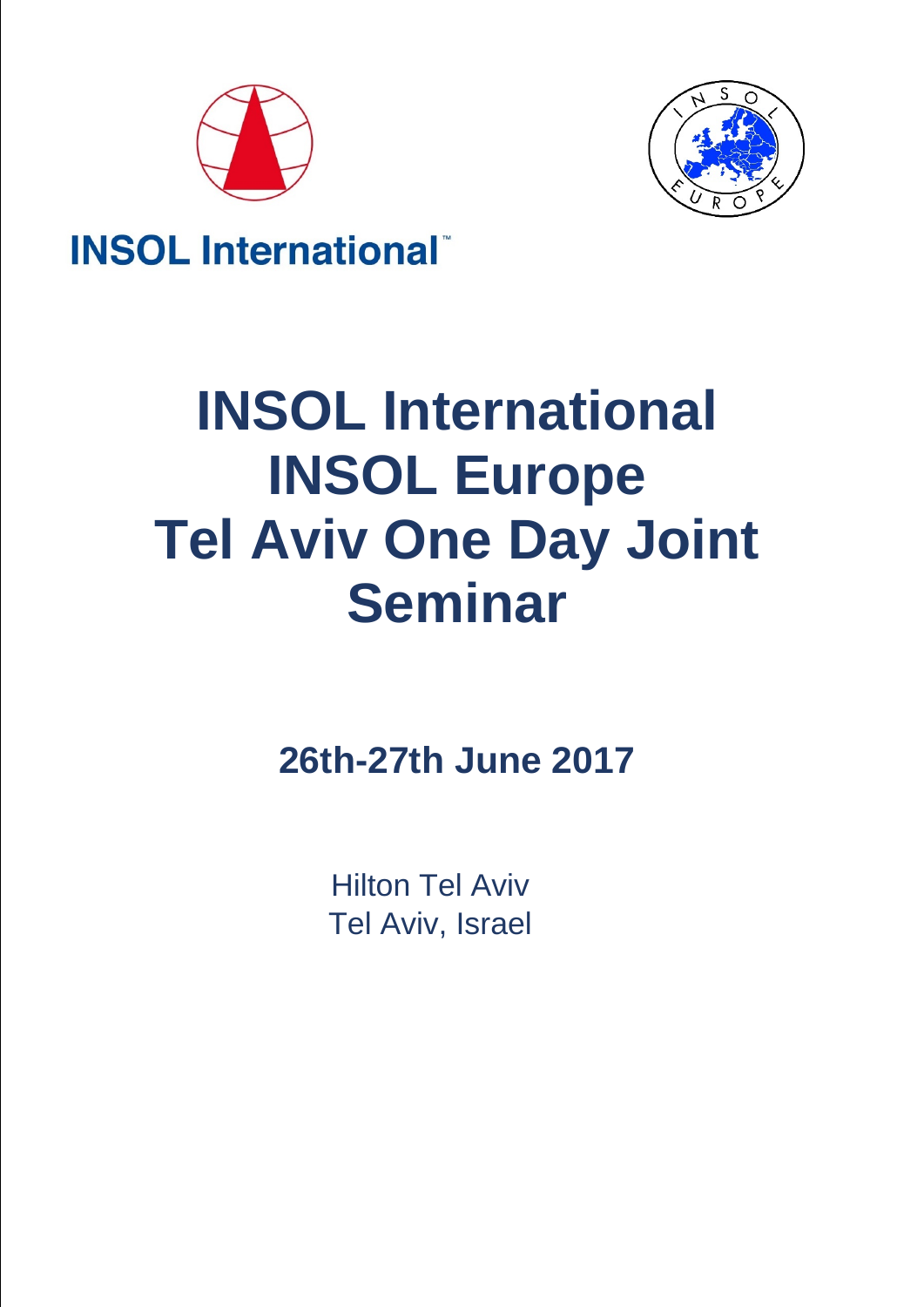## **Contents**

| Seminar Chairs' Welcome                         | 3         |
|-------------------------------------------------|-----------|
| <b>INSOL International Mission Statement</b>    | 4         |
| <b>INSOL Europe Mission Statement</b>           | 5         |
| Technical Programme at a Glance                 | $6 - 7$   |
| Sponsors, Organising Committee & Future events  | 8         |
| <b>Registration Form</b>                        | 9         |
| <b>Tours</b>                                    | $10 - 13$ |
| Hilton Tel Aviv Booking Details                 | 14        |
| <b>General Information</b>                      | 15        |
| Group of Thirty-Six & INSOL Member Associations | 16        |

#### **For further information please contact:**

Penny Robertson Project Development Manager INSOL International 6-7 Queen Street London EC4N 1SP Tel: +44 207 248 3333 Fax: +44 207 248 3384

Email: [pennyr@insol.ision.co.uk](mailto:pennyr@insol.ision.co.uk)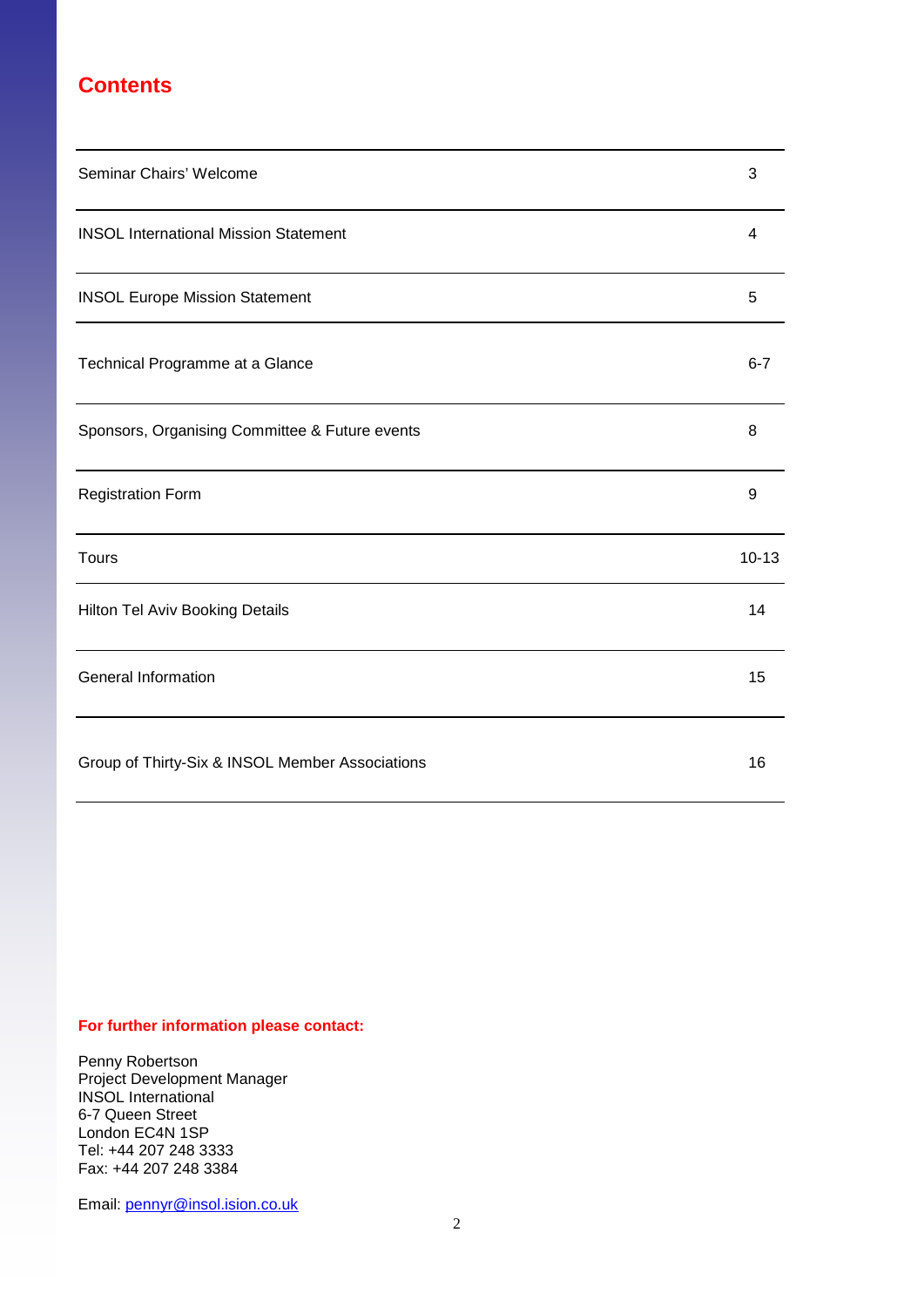## **Seminar Chairs' Welcome**

INSOL International and INSOL Europe are delighted to be able to jointly present this Seminar to you. It is our first in Israel.

We will be set against the backdrop of a country steeped in history yet young, vibrant and dynamic.

We take the opportunity to thank an enthusiastic and committed main organising committee, and a skilled technical committee, responsible for the interesting and topical programme.

A range of hot topics and relevant issues will be covered, such as high-tech companies (for which the country is a leader internationally) in distress. International and cross-border issues will also be unpacked, and you will have the opportunity of learning about and questioning what practitioners should bear in mind when dealing with corporate groups which have assets or subsidiaries in Israel and the EU or (for the present, at least) the United Kingdom.

We expect lively debate when the United States Bankruptcy tools and their Chapter 11 are compared and contrasted with processes utilised in other jurisdictions. And not only will the experts share their knowledge with us, but there will be a View from the Bench, where recognition and cross-border issues will be explored by a panel of Judges from Israel and abroad.

We look forward to being able to deliver to you stimulating and quality content, and strong networking opportunities. We are sure that you will benefit from the technical program, enjoy the interaction with some leading international experts, as well as your colleagues and peers, and that you will hopefully have the opportunity to experience what the country has to offer.

We look forward to meeting you in Tel Aviv!

Adam Harris, Bowman, Vice President, INSOL International Steffen Koch, hww hermann wienberg wilhelm, President, INSOL Europe **Seminar Co-Chairs**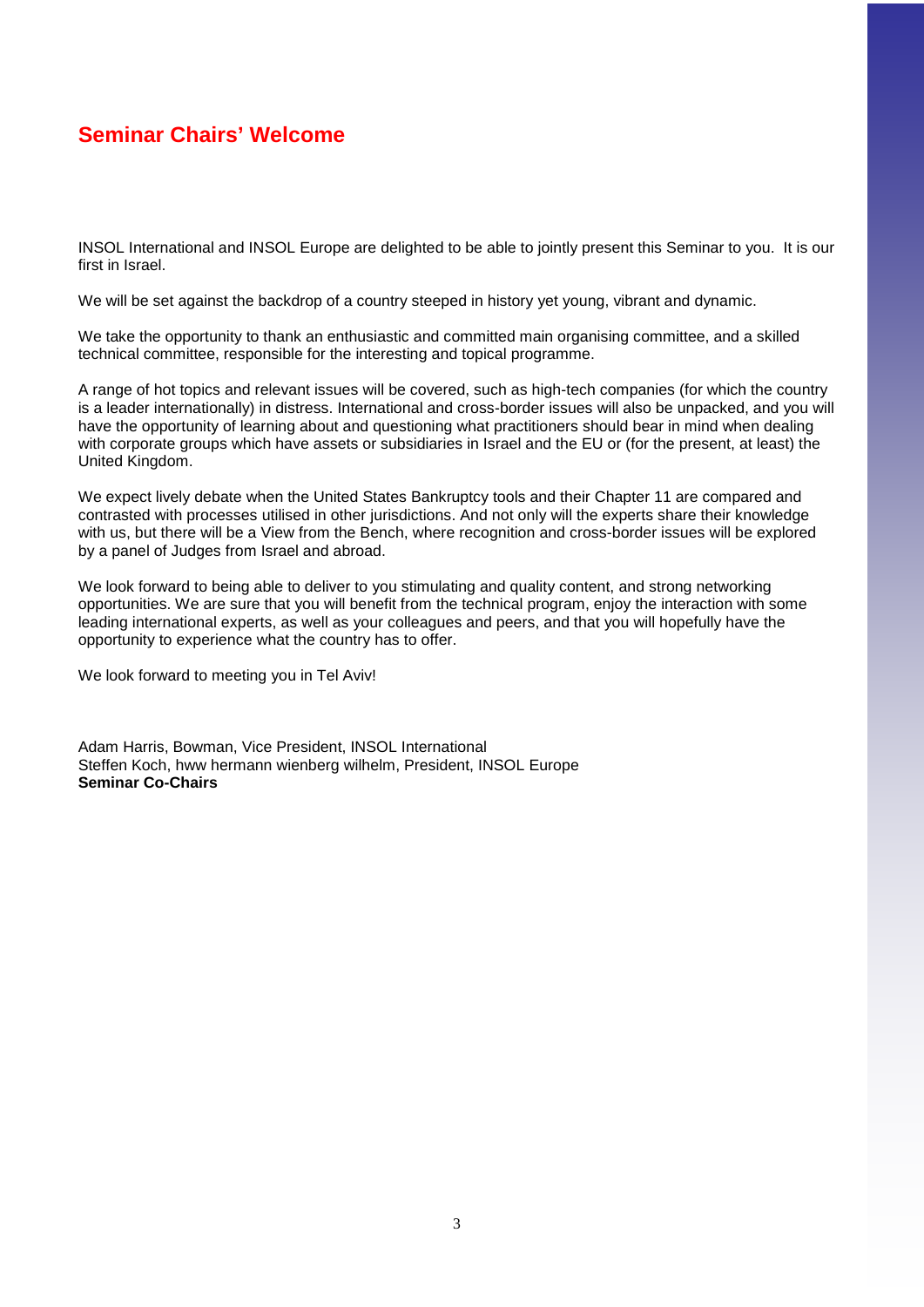

## **INSOL International**

INSOL International is a world-wide federation of national associations of accountants and lawyers who specialise in turnaround and insolvency. There are currently over 40 Member Associations with approx. 10,000 professionals participating as members of INSOL International. Full details of INSOL International member associations are listing in this brochure.

INSOL also has ancillary groups that represent the judiciary, regulators, lenders and academics. These groups play an invaluable role within INSOL and provide valuable forums for discussions of mutual problems.

INSOL was formed in 1982 and has grown in stature to become the leading insolvency association in the world. It is a valuable source of professional knowledge, which is being put to use around the world on diverse projects to the benefit of the business and financial communities.

#### **INSOL'S Mission**

INSOL with its Member Associations will take the leadership role in international turnaround, insolvency and related credit issues; facilitate the exchange of information and ideas; encourage greater international cooperation and communication amongst the insolvency profession, credit community and related constituencies.

#### **Our Goals:**

- To work with and involve our Member Associations in our activities
- To implement research into international and comparative turnaround and insolvency issues
- To participate in Government, NGO and intergovernmental advisory groups and to liaise with these institutions on relevant issues
- To assist in developing cross-border insolvency policies, international codes and best practice guidelines
- To provide a leadership role in international educational matters relating to turnaround and insolvency topics
- To facilitate the exchange of knowledge amongst our Member Associations through our conferences and publications

Through these goals INSOL International aims to assist its members with vital research, by developing internationally accepted legislation and guidelines, and providing through conferences, the web site and publications, a forum to exchange knowledge and learn from the experiences of other countries.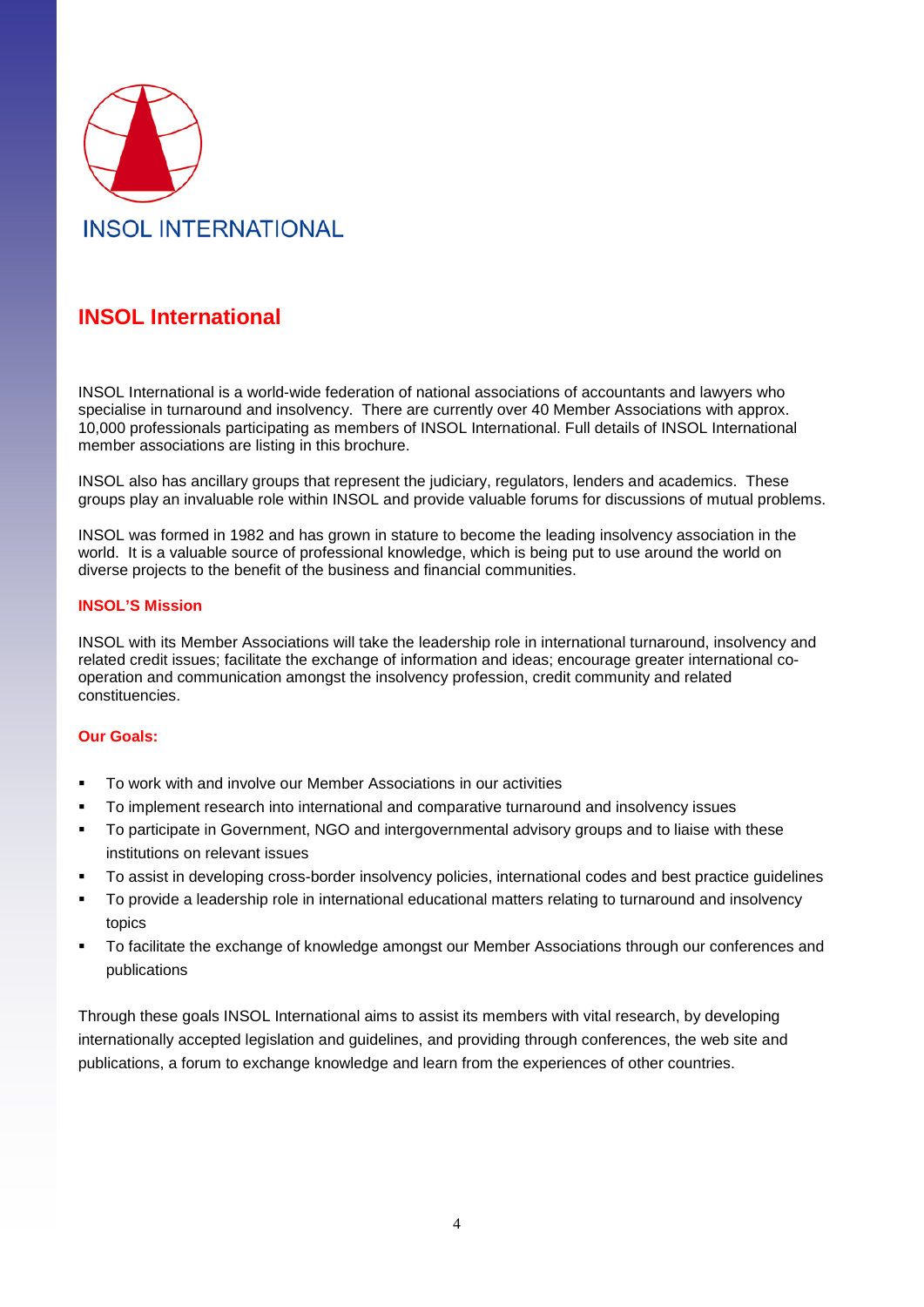

#### **INSOL Europe is an organisation of professionals specialising in insolvency and business reconstruction and recovery.**

With over **1,250 members across 50 countries** made up of lawyers, accountants, judges, regulators, academics and bankers, INSOL Europe makes a significant contribution to the work of European and international official bodies on insolvency, bankruptcy and business recovery. Many members also belong to kindred associations and are members of INSOL International.

Holding international and regional events throughout Europe, INSOL Europe makes networking easy and helps the exchange of professional experience across borders. At their events, delegates can learn about industry developments, participate in academic conferences and network with colleagues in inspiring locations.

#### **The goals and strategies of INSOL Europe are to:**

- lead the study and evaluation of insolvency, business recovery law and practice in Europe;
- disseminate technical and topical information on insolvency, bankruptcy and business recovery matters through the website, newsletters and quarterly journal;
- hold international and regional congresses throughout Europe;
- facilitate networking between members and exchange of professional experience;
- discuss and negotiate with relevant officials of European national and international bodies in regard to any matter which may concern members;
- make submissions and contribute to the work of European and other international official bodies who are affected by the insolvency process, or who have a role to play in the saving of businesses and jobs;
- co-operate with INSOL International and its member organisations and other international associations in connection with any insolvency study or project; and
- assist in the education and training of members, their staff and others.

#### **Future events**

INSOL Europe Eastern European Countries' Committee Conference, Budapest, Hungary, 11-12 May 2017 INSOL Europe Academic Forum Conference, Warsaw, Poland,4-5 October 2017 INSOL Europe Annual Congress, Warsaw, Poland 5-8 October 2017

#### **Contact INSOL Europe**

Find out more about how to become a member, our events, sponsorship opportunities and more at [www.insol](http://www.insol-europe.org/)[europe.org](http://www.insol-europe.org/) or contact Caroline Taylor, Director of Administration at [CarolineTaylor@insol-europe.org](mailto:CarolineTaylor@insol-europe.org) or tel: +44 (0)115 8780584.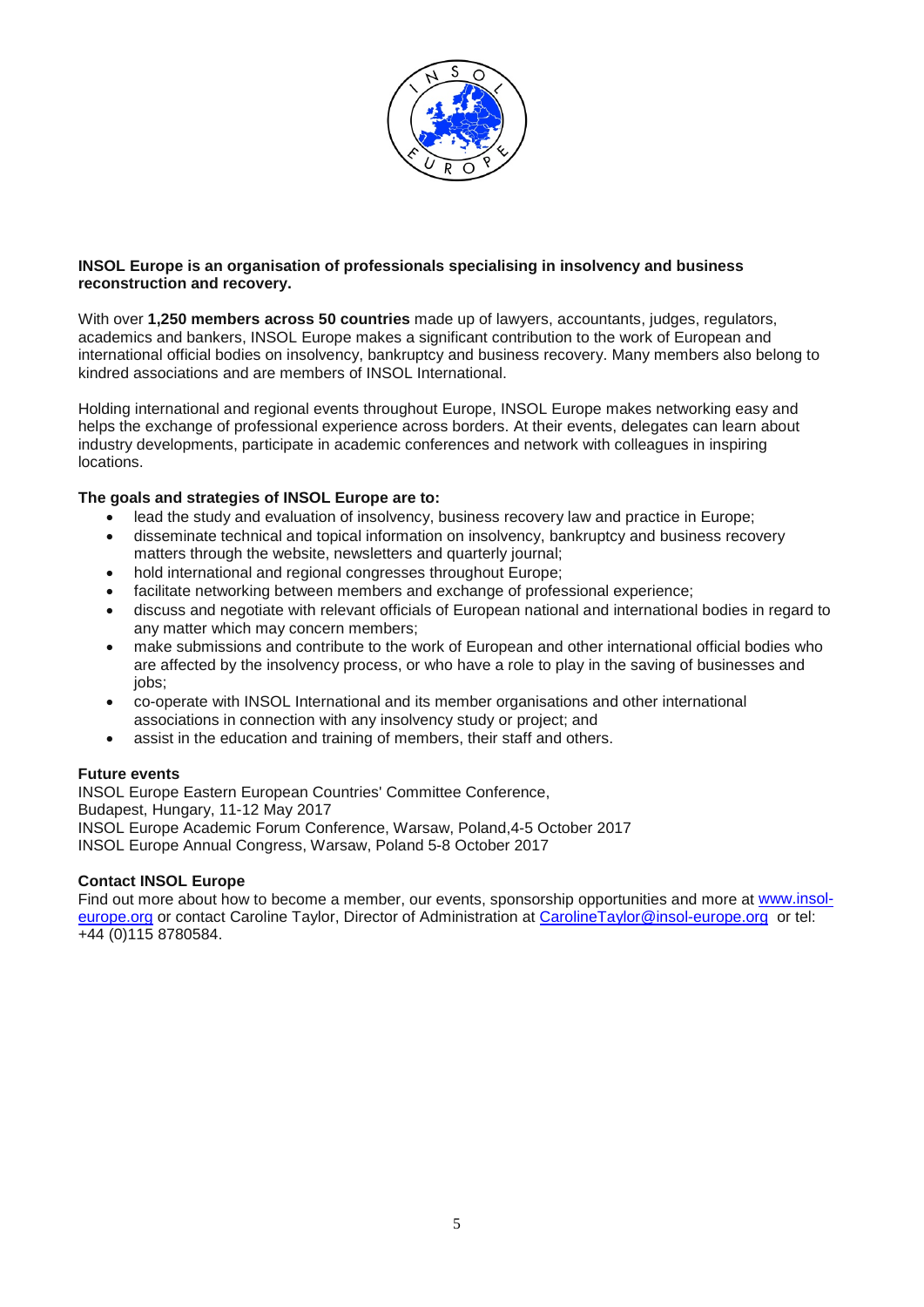## **Technical Programme at a Glance**

| Monday 26th June 2017      | <b>Welcome Reception and Dinner</b><br>sponsored by                                                                                                                                                                                            |
|----------------------------|------------------------------------------------------------------------------------------------------------------------------------------------------------------------------------------------------------------------------------------------|
|                            | <b>Weil</b>                                                                                                                                                                                                                                    |
| 6.30 p.m. $-10.00$ p.m.    | The Terrace, Hilton Tel Aviv,<br>205 Hayarkon St, Tel Aviv, Israel                                                                                                                                                                             |
| Tuesday 27th June 2017     |                                                                                                                                                                                                                                                |
|                            | Hilton Tel Aviv, 205 Hayarkon St, Tel Aviv, Israel                                                                                                                                                                                             |
| $8.00$ a.m. $-9.00$ a.m.   | Delegate registration and welcome coffee                                                                                                                                                                                                       |
|                            | <b>Technical Programme</b>                                                                                                                                                                                                                     |
| $9.00$ a.m. $-9.15$ a.m.   | <b>Welcome &amp; Opening Remarks</b><br>Adam Harris, INSOL International President, Bowmans<br>Steffen Koch, INSOL Europe President, hww hermann wienberg<br>wilhelm<br>Efraim Nave, President, Israeli Lawyers Bar                            |
| $9.15$ a.m. $-9.45$ a.m.   | <b>Keynote address</b>                                                                                                                                                                                                                         |
| $9.45$ a.m. $-10.45$ a.m.  | Insolvency and Recovery of Distressed Businesses in Israel<br>Overview of the landscape in Israel with regard restructuring and insolvency<br>issues.<br>Followed by panel discussion on issues related to high-tech companies in<br>distress. |
|                            | Chair: Ofer Shapira, Shapira & Co<br>Yuval Cohen, Fortissimo<br>Amit Pines, Fisher-Bachar-Chen<br>Judge Adi Zarenkin (ret.) District Court of Haifa                                                                                            |
| $10.45$ a.m. $-11.00$ a.m. | Delegate discussion                                                                                                                                                                                                                            |
| $11.00$ a.m. $-11.20$ a.m. | Networking Coffee Break sponsored by                                                                                                                                                                                                           |
|                            | AFRICA                                                                                                                                                                                                                                         |

11.20 a.m. – 11.40 a.m. **Investment opportunities in the Israeli high tech** Eli Reifman, Former founder of Emblaze Ltd.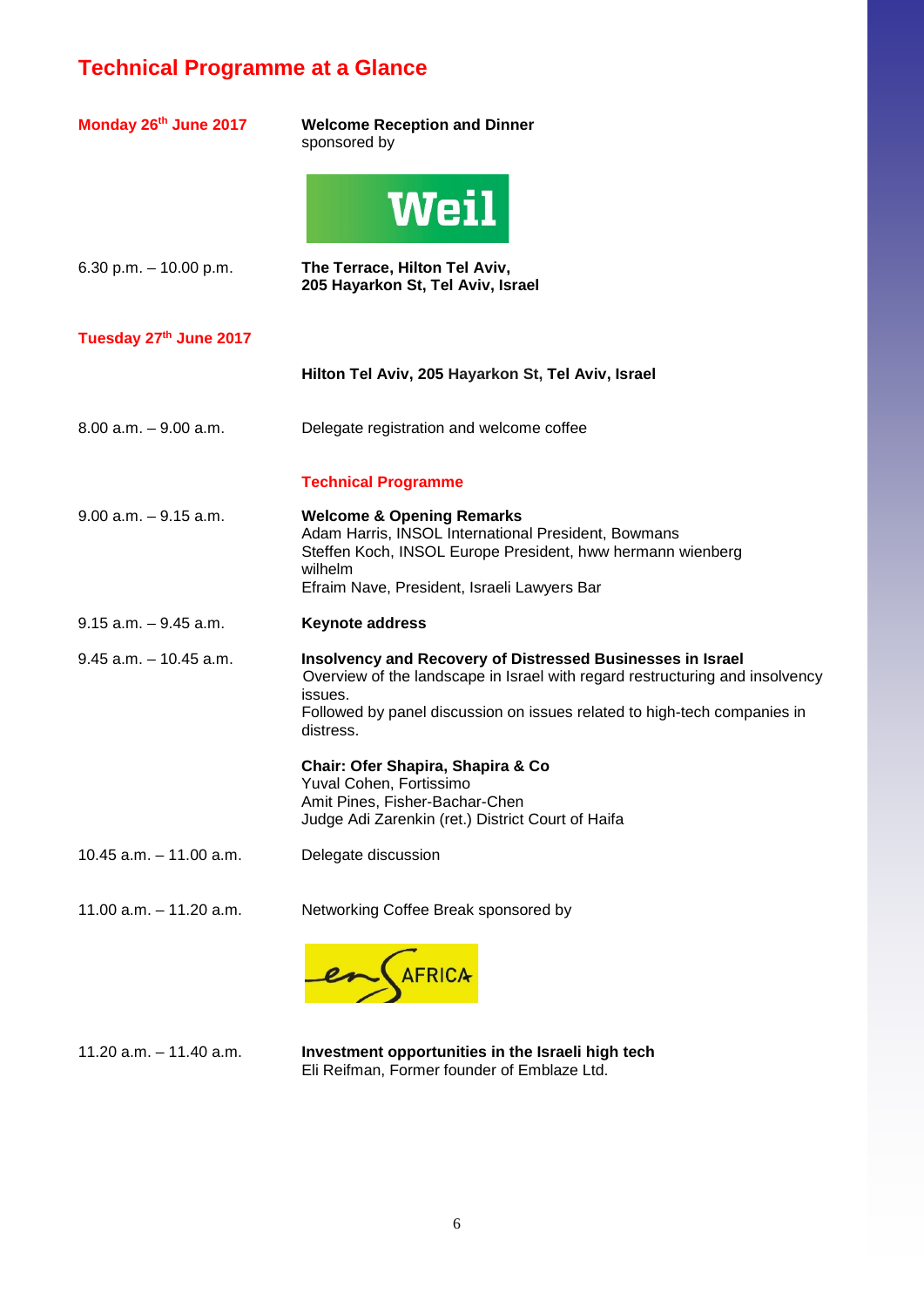| 11.40 $a.m. - 12.40$ p.m. | Just over the horizon<br>The recast EU Insolvency Regulation takes effect on the eve of the<br>conference, and the EU has recently published a draft directive which would<br>introduce a harmonised pre-insolvency regime. The pan-European Asset<br>Protection Order became available earlier this year. Meanwhile, as the United<br>Kingdom prepares to exit the EU, how far will London retain its attraction as a<br>centre for corporate insolvency tourism?<br>What are the practical implications and potential opportunities for Israeli<br>insolvencies with an EU or UK dimension?<br>What should practitioners bear in mind when dealing with corporate groups<br>which have subsidiaries or assets in Israel and the EU (for the time being,<br>including the UK)? |
|---------------------------|---------------------------------------------------------------------------------------------------------------------------------------------------------------------------------------------------------------------------------------------------------------------------------------------------------------------------------------------------------------------------------------------------------------------------------------------------------------------------------------------------------------------------------------------------------------------------------------------------------------------------------------------------------------------------------------------------------------------------------------------------------------------------------|
|                           | Chair: Guy Gissin, Guy Gissin & Co.<br>Reinhard Dammann, Clifford Chance<br>Ernst Giese, Giese and Partners<br>Dr. Israel Leshem, Meitar<br>Adam Plainer, Weil Gotshal & Manges                                                                                                                                                                                                                                                                                                                                                                                                                                                                                                                                                                                                 |
| 12.40 p.m. $-$ 12.55 p.m. | Delegate discussion                                                                                                                                                                                                                                                                                                                                                                                                                                                                                                                                                                                                                                                                                                                                                             |
| 12.55 p.m. $- 2.00$ p.m.  | Networking Lunch sponsored by<br>Skadden<br>Skadden, Arps, Slate, Meagher & Flom LLP<br>and Affiliates                                                                                                                                                                                                                                                                                                                                                                                                                                                                                                                                                                                                                                                                          |
| $2.00$ p.m. $-3.00$ p.m.  | Advanced planning and coordination across jurisdictions for<br><b>Multinationals</b><br>The panel will consider benefits of using United States bankruptcy tools and<br>compare Chapter 11 against processes available in other jurisdictions.<br>Chair: Ron Meisler, Skadden, Arps, Slate, Meagher & Flom LLP<br>Debra Dandeneau, Baker & Mackenzie<br>Marshall Huebner, Davis Polk & Wardwell<br>James H.M. Sprayregen, Kirkland & Ellis                                                                                                                                                                                                                                                                                                                                      |
| $3.00$ p.m. $-3.15$ p.m.  | Delegate discussion                                                                                                                                                                                                                                                                                                                                                                                                                                                                                                                                                                                                                                                                                                                                                             |
| $3.15$ p.m. $-3.35$ p.m.  | Networking Coffee Break sponsored by                                                                                                                                                                                                                                                                                                                                                                                                                                                                                                                                                                                                                                                                                                                                            |

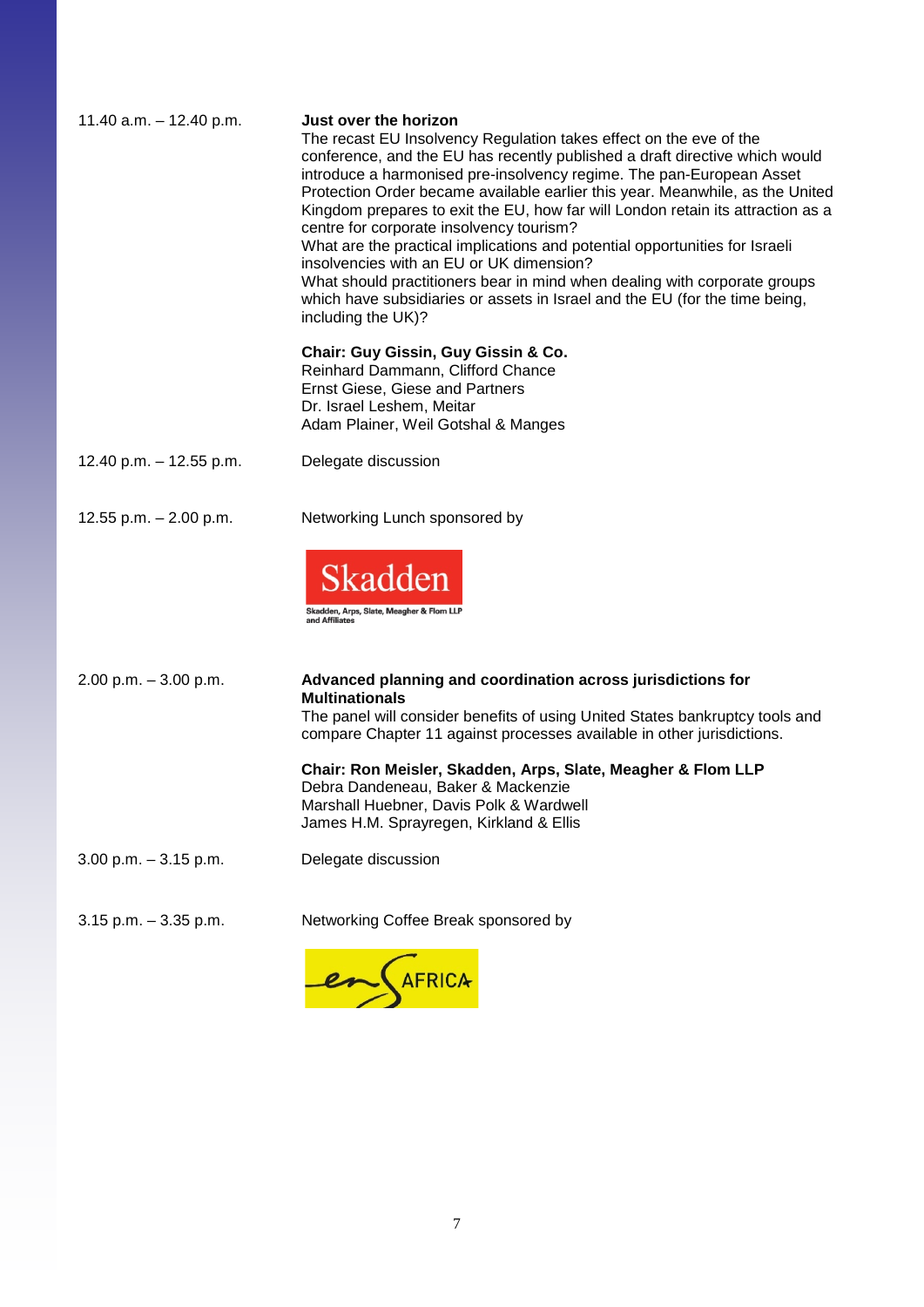| $3.35$ p.m. $-4.35$ p.m. | Cross-border Insolvencies, a view from the bench<br>Judges from Israel, Europe, United States and the UK will explore recognition<br>issues and available remedies for multinational companies seeking protection<br>in their jurisdictions.                                                                                                      |
|--------------------------|---------------------------------------------------------------------------------------------------------------------------------------------------------------------------------------------------------------------------------------------------------------------------------------------------------------------------------------------------|
|                          | <b>Chair: Gabriel Moss QC, South Square</b><br>HHJ Malcolm Davis-White QC, Circuit Court Judge, UK<br>Hon. Justice Martin Glenn, US Bankruptcy Court<br>Dr. Heinz Vallender (ret.) Cologne Bankruptcy Court                                                                                                                                       |
| 4.35 p.m. $-$ 4.50 p.m.  | Delegate discussion                                                                                                                                                                                                                                                                                                                               |
| 4.50 p.m. $-5.20$ p.m.   | The establishment and existence of the State of Israel<br><b>Major General Yom-Tov Samia</b><br>The State of Israel is a kind of "Miracle". What are the challenges facing the<br>Israeli leadership in order to assure the continuation of this miracle? The<br>presentation will also deal with the geo-political situation in the Middle East. |
| $5.20$ p.m. $-5.30$ p.m. | Delegate discussion                                                                                                                                                                                                                                                                                                                               |
| $5.30$ p.m. $-5.40$ p.m. | <b>Wrap-up and Closing Remarks</b>                                                                                                                                                                                                                                                                                                                |

The Technical Programme may be subject to change.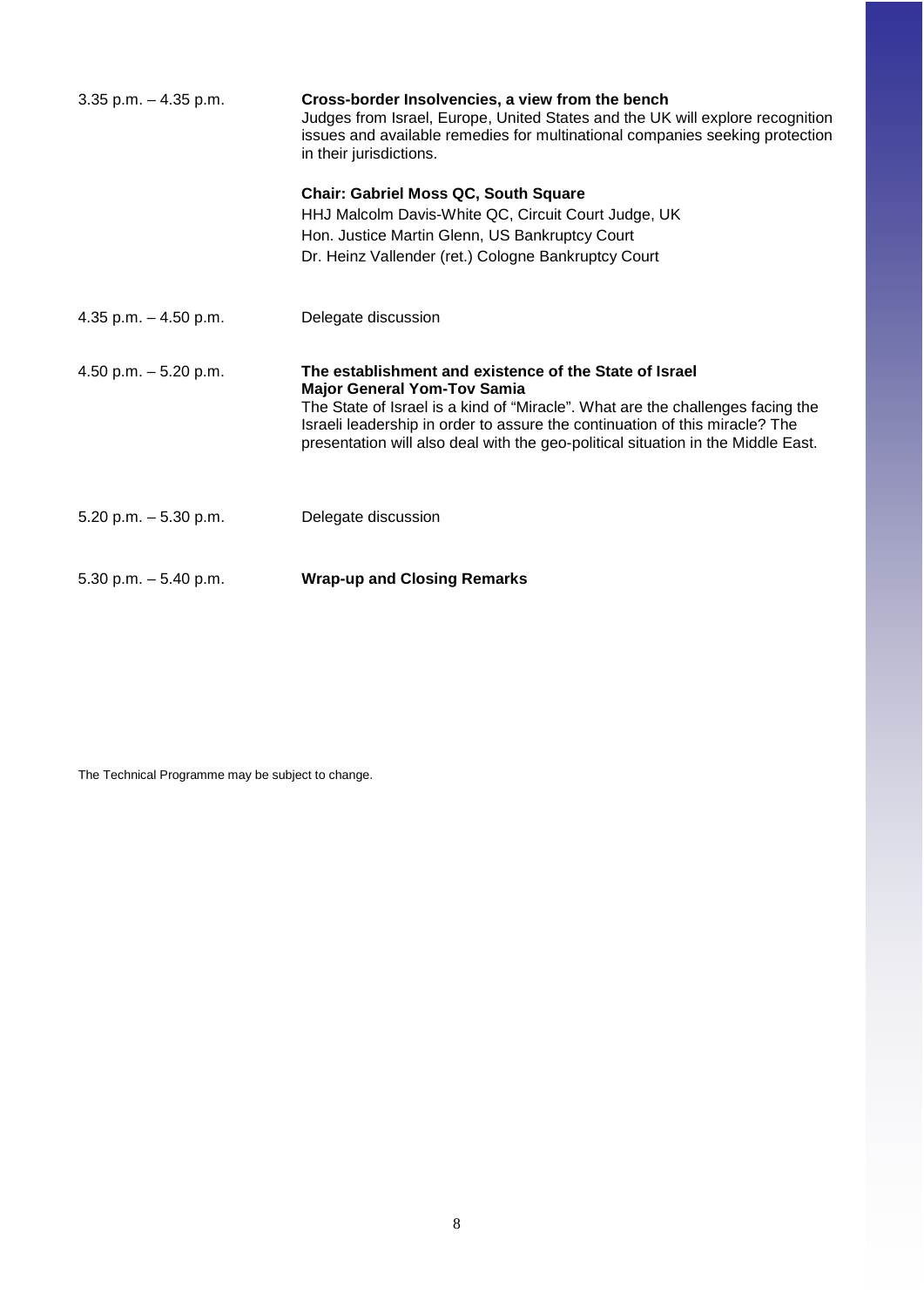### **Sponsors**

**Coffee Break Sponsor**







**Lunch Sponsor**

**Dinner Sponsors** 

## **Organising Committee**

Adam Harris, Bowmans, INSOL International Vice President Co-Chair<br>Steffen Koch, hww hermann wienberg Wilhelm, INSOL Europe President Co-Chair Steffen Koch, hww hermann wienberg Wilhelm, INSOL Europe President Co-Chair<br>Eitan Erez, Eitan S. Erez & Co<br>Technical Co-Chair Eitan Erez, Eitan S. Erez & Co **Technical Co-Chair**<br>Robert Hertzberg, Pepper Hamilton LLP **Technical Co-Chair** Robert Hertzberg, Pepper Hamilton LLP Dr Reinhard Dammann, Clifford Chance Jay M. Goffman, Skadden, Arps, Slate, Meagher & Flom LLP Scott Greenberg, Jones Day Adv. Shaul Kotler, Shaul Kotler Law Office Ofer Shapira, Shapira & Co.

## **Future Events**

**INSOL International Channel Islands One Day Seminar** Guernsey, 13th September 2017

**INSOL International China Half Day Seminars** 26th and 28th September 2017

**INSOL International / World Bank Group Africa Round Table Open Forum**  Mauritius, 10<sup>th</sup> November 2017

**INSOL New York** INSOL International Americas Annual Regional Conference 29 April – 1st May 2018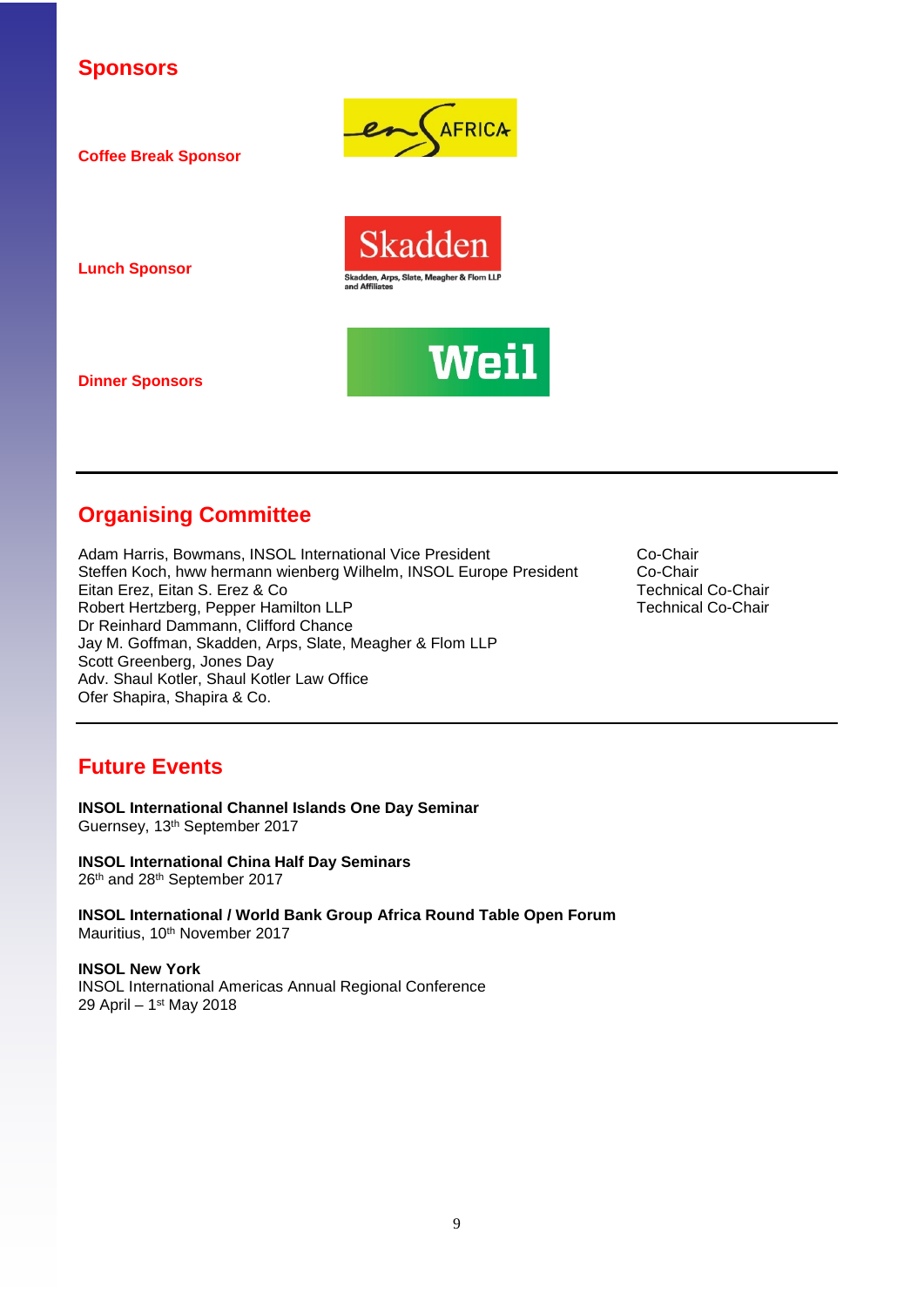## **Registration Form**

## **Tel Aviv One Day Joint Seminar**

**Monday 26th June -Tuesday 27th June 2017**

Hilton Tel Aviv, 205 Hayarkon St, Independence Park, Tel Aviv, Israel

### **Closing Deadline: 9th June 2017**

Please mail, fax or email this form to: Penny Robertson, Project Development Manager, INSOL International, Tel Aviv Joint Seminar, 6-7 Queen Street, London EC4N 1SP. Fax: +44 207 248 3384 email: pennyr@insol.ision.co.uk \_\_\_\_\_\_\_\_\_\_\_\_\_\_\_\_\_\_\_\_\_\_\_\_\_\_\_\_\_\_\_\_\_\_\_\_\_\_\_\_\_\_\_\_\_\_\_\_\_\_\_\_\_\_\_\_\_\_\_\_\_\_\_\_\_\_\_\_\_\_\_\_\_\_\_\_\_\_\_\_\_\_\_\_\_\_\_\_\_\_\_\_\_\_\_\_\_\_\_\_\_\_\_\_\_\_\_\_

Note: This delegate registration form is valid for one delegate. Photocopies may be made for additional reservations. This registration form can only be accepted if accompanied by full payment, which can be made by cheque, or credit card.

 $\_$  , and the state of the state of the state of the state of the state of the state of the state of the state of the state of the state of the state of the state of the state of the state of the state of the state of the

| Welcome Dinner – Monday 26 <sup>th</sup> June 2017 (for registered delegates and accompanying persons)<br>Please tick the box to confirm your attendance at the welcome dinner |  |  |
|--------------------------------------------------------------------------------------------------------------------------------------------------------------------------------|--|--|

The delegate registration fee includes entry to the Welcome Dinner on Monday 26<sup>th</sup> June, technical programme and lunch on Thursday 27<sup>th</sup> June. The accompanying person fee covers the Welcome Dinner on Monday 26<sup>th</sup> June. Accompanying person is defined as a participant's spouse or other personal relation who does not have a business interest in the seminar.

| <b>Registration Fees</b> | After 20 Apr | <b>Amount Payable</b> |
|--------------------------|--------------|-----------------------|
| <b>INSOL Member</b>      | £450.00      |                       |
| Non Member               | £550.00      |                       |
| Israel/Eastern Europe    | £250.00      |                       |
| Accompanying Person      | £90.00       |                       |

#### **Payment Summary**

If you wish to pay by cheque we can accept payment in Pounds Sterling. Cardholders will be charged by their credit card companies in their local currency. INSOL International is not responsible for any losses or gains in the fee due to currency changes.

| Delegate Fee: £______________________                                         |                                                                                                                                                                                                                                |            |             |
|-------------------------------------------------------------------------------|--------------------------------------------------------------------------------------------------------------------------------------------------------------------------------------------------------------------------------|------------|-------------|
| Please debit my credit card details below for the order of $\Box$ AMEX $\Box$ |                                                                                                                                                                                                                                | MasterCard | Visa $\Box$ |
|                                                                               |                                                                                                                                                                                                                                |            |             |
|                                                                               |                                                                                                                                                                                                                                |            |             |
|                                                                               |                                                                                                                                                                                                                                |            |             |
|                                                                               | Date: the contract of the contract of the contract of the contract of the contract of the contract of the contract of the contract of the contract of the contract of the contract of the contract of the contract of the cont |            |             |

#### **Special Dietary Requirements**

If you have any dietary restrictions, please remember to identify yourself to the staff at each event. INSOL will try their best to accommodate any special dietary requests: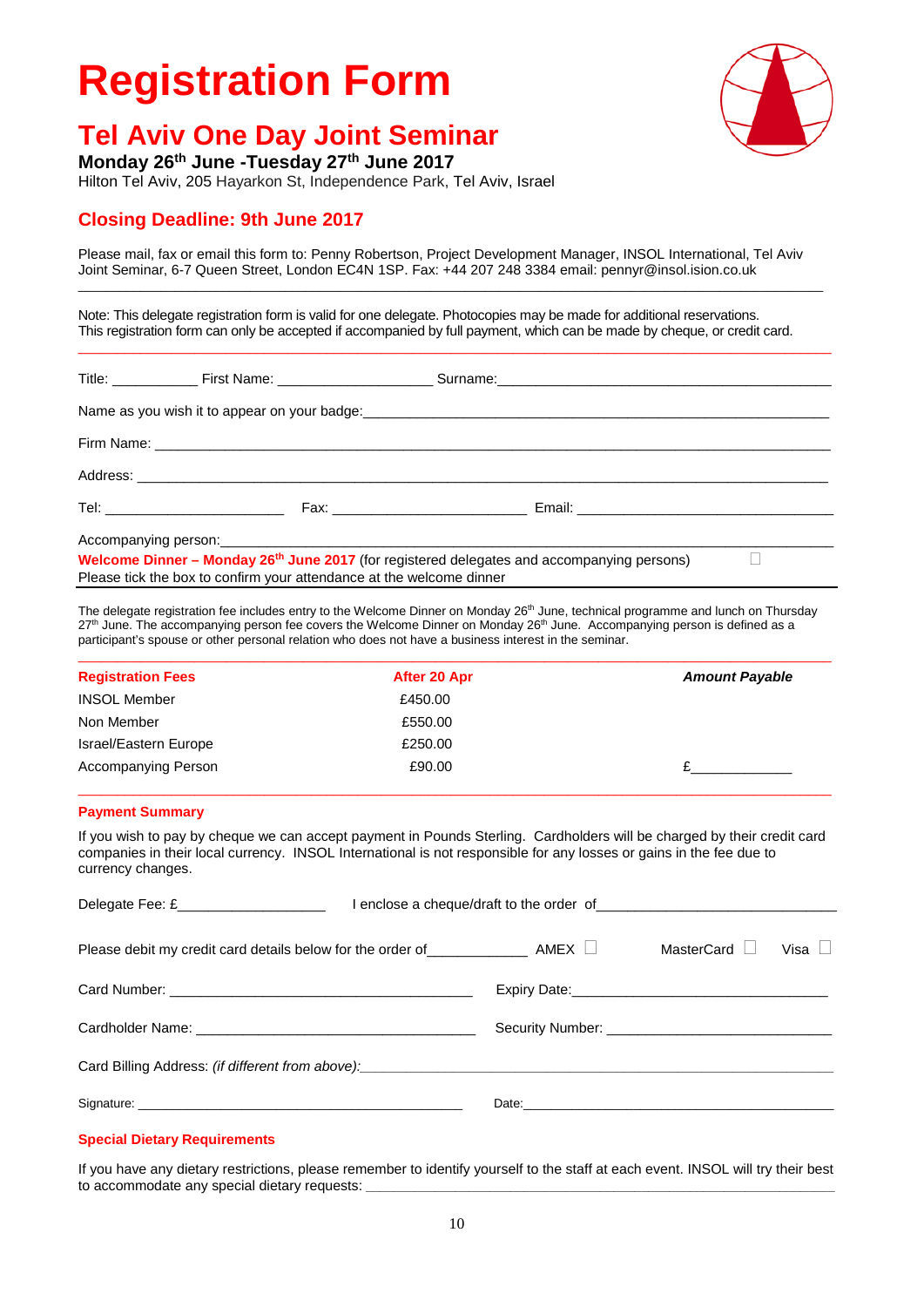## **Tours Information**

The following private tours are available for delegates attending the Tel Aviv seminar. Tours must be booked and paid for directly with the tour operator. Please complete and return the credit card booking form to Eshet Incoming, contact details below.

## **Saturday 24th June 2017**

#### **JERUSALEM TOUR**

*Western Wall, Church of Holy Sepulchre, Yad Vashem*

#### **Price per person: 96\$ min. 15 participants.**

Drive to Mount of Olives for a panoramic view of the city. Stop at Mount Zion to visit King David's Tomb, Room of Last Supper and the Dormition Abbey; Enter the Old City and walk through the Armenian and Jewish quarters to the recently excavated and restored Cardo, the Roman road. See the Jewish Wailing Wall, the Kotel, and continue to the Christian quarter. Walk along the Via Dolorosa and visit the Church of Holy Sepulcher. Proceed to the New City and visit Yad Vashem, the memorial to the Holocaust.

**On Saturdays and Jewish holidays**, instead of Yad Vashem, drive to Ein Karem, southwest of Jerusalem, traditionally known as birthplace of John the Baptist; Stroll in the narrow lanes of the picturesque neighborhood, stopping by Mary's spring and continue to visit the remarkable Church of Saint John the Baptist. Return to Tel Aviv.

#### **NOTE:**

Modest dress (no shorts or sleeveless shirts) and head covering are required for visiting holy sites.

#### **NAZARETH AND SEA OF GALILEE**

#### *Nazareth, Sea of Galilee, Capernaum, Jordan River* **Price per person: 105\$ min. 15 participants.**

Depart Tel Aviv via the coastal road and the landscape of the lower Galilee to Nazareth, the town where Jesus spent his childhood. Visit the Basilica of Annunciation and the Church of St. Joseph. Continue, via Cana, to Tiberias, the lively resort town on the Sea of Galilee. Drive along the Sea of Galilee to Capernaum and view the ruins of the ancient synagogue where Jesus taught; Continue to Tabgha and visit the Church of Multiplication of the Fish and Loaves with the beautiful mosaic floor. Proceed to Yardenit, the famous Baptismal site located where the Jordan River flows out from the Sea of Galilee to the Dead Sea. Return to Tel Aviv. **NOTE:** (Not on Sunday)

Modest dress (no shorts or sleeveless shirts) and head covering are required for visiting holy sites.

## **Sunday 25th June 2017**

#### **DEAD SEA AND MASSADA**

#### *Herod's Fortress and palaces; Swim in the Dead Sea* **Price per person: 138\$ min. 15 participants.**

Depart Tel Aviv via the Judean hills to the Dead Sea, the lowest place on earth; Visit a Dead Sea cosmetic products shop. Drive along the shores of the Dead Sea to Massada and learn about the heroic story of the Jewish fighters. Ascend by cable car and tour the mountain fortress built by King Herod, where the Zealots of the first century made their last stand against the Romans. Visit the remains of the walls, palace, synagogue, water cisterns, mosaic floors, roman baths and other findings. Descend by cable car. Continue to the Dead Sea; Enjoy the unique opportunity to float in the Dead Sea and cover yourself with the mineral rich mud that many believe has its therapeutic effects. Return to Tel Aviv. **NOTE:** 

- Spa treatments are not included; Lockers are available at additional cost.
- Comfortable walking shoes, hat, sun screen, bathing suit and towel are recommended.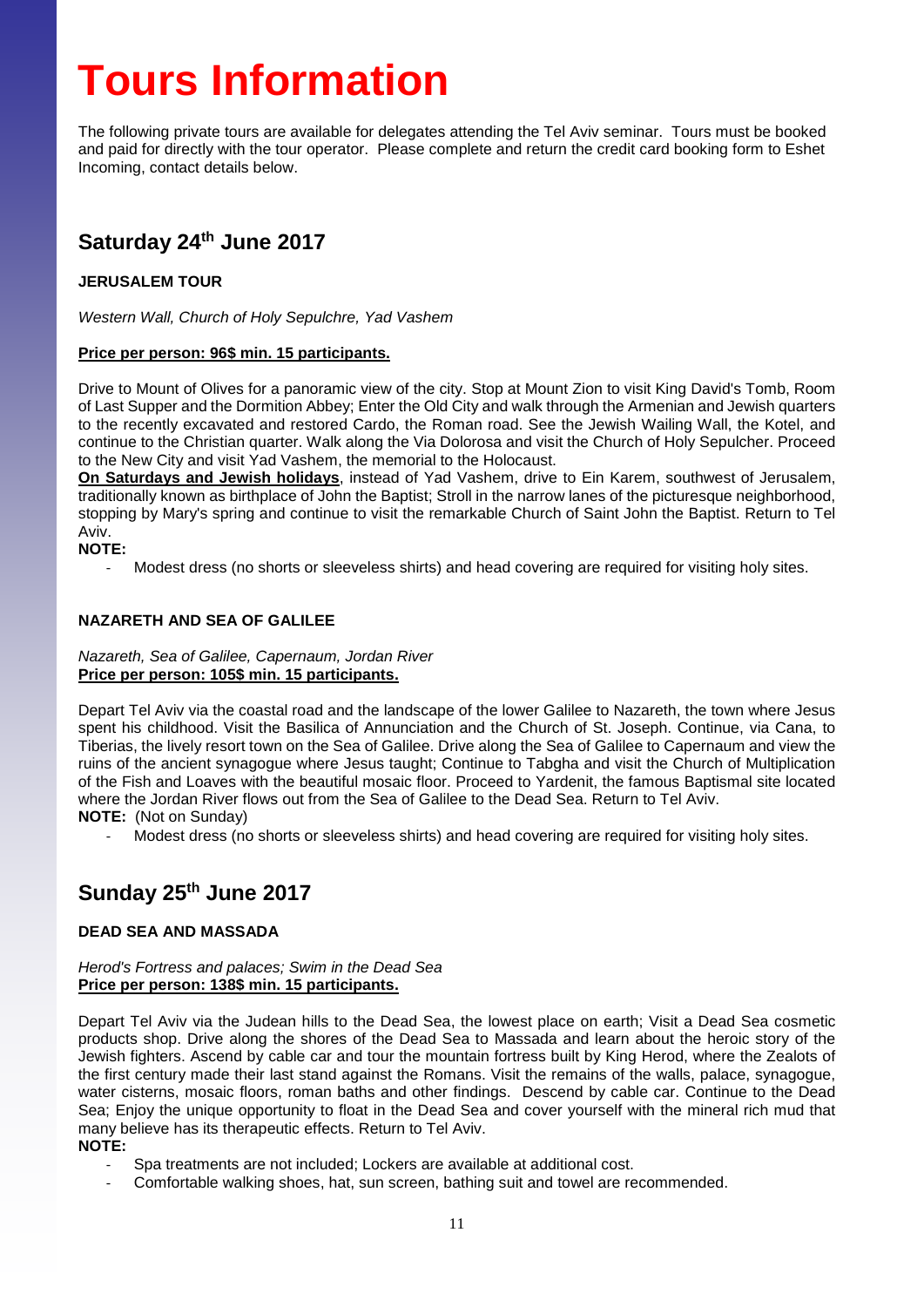#### M**EDITERRANEAN COAST**

#### *Caesarea, Haifa, Acre & Rosh Hanikra grottoes* **Price per person: 124\$ min. 15 participants.**

Drive along the coastal road to Caesarea, the ancient Roman capital and port; enjoy a walking tour of the theatre and the archaeological ruins and excavations. Continue to Haifa for a scenic view of the City, the Port and the magnificent Ba'hai Gardens and Shrine.

Proceed to Rosh Hanikra; descend by cable car into the underwater grottoes and admire the spectacular natural formation. Onto Acre, the Old City recognized by UNESCO as world heritage site; Walk through the market, the mosque and the old port; Visit the remarkable underground Crusader City and crypt and learn about their fascinating history and culture. Return to Tel Aviv.

## **Monday 26th June 2017**

#### **BETHLEHEM (HALF DAY)**

#### *Nativity Church, Manger's Square, Milk Grotto* **Price per person: 93\$ min. 15 participants.**

Drive to the city of Bethlehem, birthplace of Jesus; Walk through Manger Square to visit the Church of Nativity, the oldest Church in the Holy Land ; Admire the ancient limestone columns and remains of mosaic floors ; Descend to the Grotto of Nativity, where a Silver Star in the floor marks the spot where Christ is believed to have been born. Proceed to the Church of Milk Grotto where the Virgin Mary nursed baby Jesus and according to tradition, a drop of her milk spilt and turned the stones white. Stop at a local souvenir store and return to Jerusalem.

#### **NOTE:**

- The tour is subject to Palestinian authority regulations.
- $\checkmark$  Palestinian quide meets the tour only after border crossing.
- $\checkmark$  Border crossing may include short unaccompanied walking portion.
- $\checkmark$  Change of vehicle might be required upon entering Palestinian authority territory.
- $\checkmark$  Passports are mandatory.

Should minimum numbers not be achieved Eshet Incoming will endeavour to transfer bookings to a shared tour, you will be informed should this be the case.

Alternative tours and dates are available, please enquire directly with Eshet Incoming.

Pick up point for all tours will be Hilton Tel Aviv.

For further information or to book your tour, please contact: Dariana Osnato Senior Tour Operator Group & FIT Department Eshet Incoming

Tel: +972 54 98 67580 [Dariana.osnato@eshetincoming.com](mailto:Dariana.osnato@eshetincoming.com)

Terms and conditions and credit card booking form follow.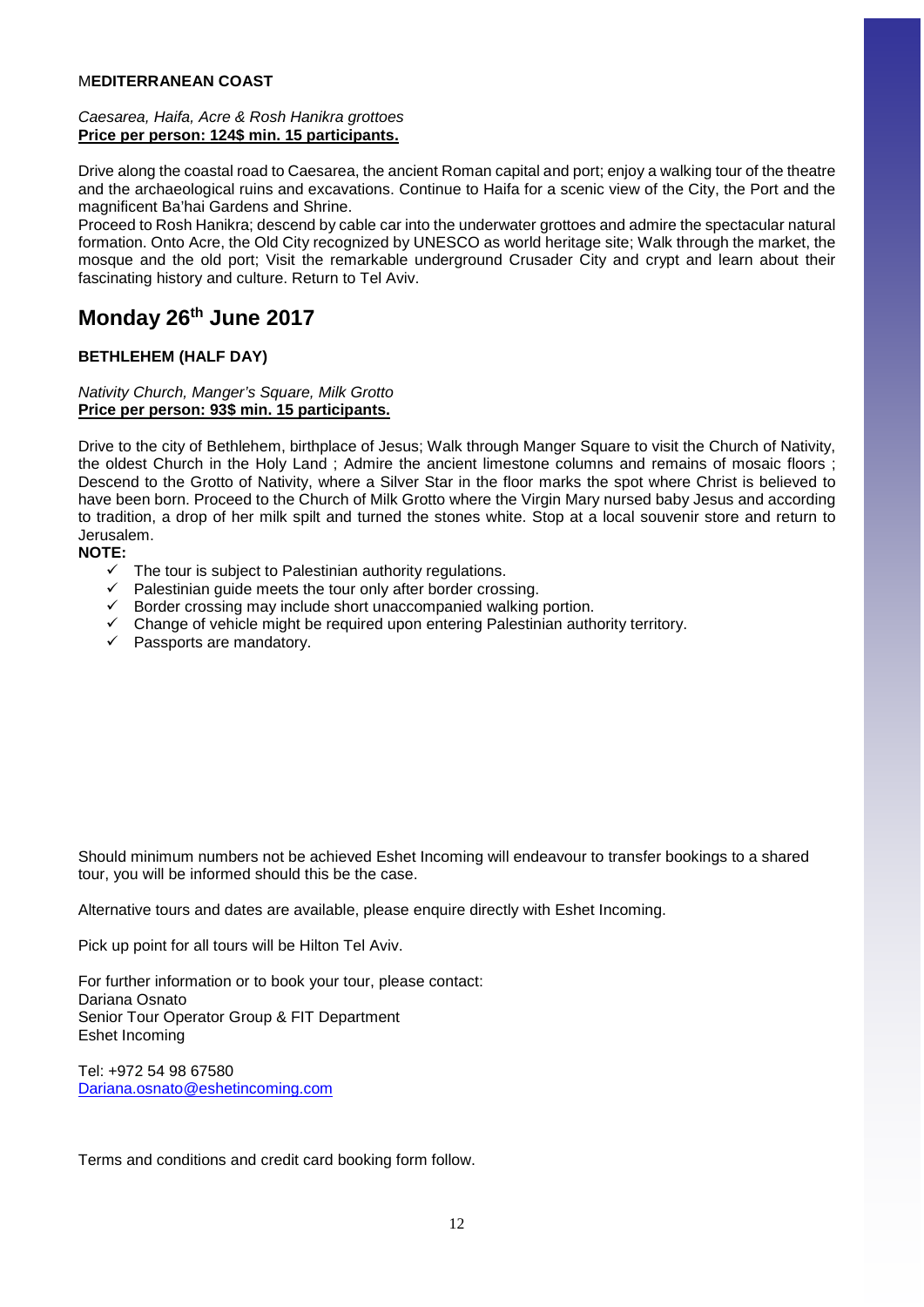

### **CREDIT CARD CHARGE AUTHORIZATION**

| Billing address <u>examed and a series of the series of the series of the series of the series of the series of the series of the series of the series of the series of the series of the series of the series of the series of </u> |             |
|--------------------------------------------------------------------------------------------------------------------------------------------------------------------------------------------------------------------------------------|-------------|
| Services and dates:                                                                                                                                                                                                                  |             |
| <u> 1989 - Johann Barn, amerikan bernama di sebagai bernama di sebagai bernama di sebagai bernama di sebagai bern</u>                                                                                                                |             |
| Credit Card N°:                                                                                                                                                                                                                      |             |
| □ Visa □ MasterCard<br>□ Diners                                                                                                                                                                                                      | $\Box$ Amex |
| Expiry date: ____________                                                                                                                                                                                                            |             |
| Last 3 digits on the back of the credit card ___________________________________                                                                                                                                                     |             |
| Full names of participants (and if you have children under 18 years old, exact birth<br>date):                                                                                                                                       |             |
|                                                                                                                                                                                                                                      |             |
|                                                                                                                                                                                                                                      |             |
| This is to authorize ESHET INCOMING to charge my credit card in the amount of:                                                                                                                                                       |             |
|                                                                                                                                                                                                                                      |             |
|                                                                                                                                                                                                                                      |             |
| Please fill in, sign & return by email or by fax to:                                                                                                                                                                                 |             |
| Eshet Incoming - Attn: Dariana Osnato                                                                                                                                                                                                |             |
| Direct fax no. +972 (0)73 327 11 25                                                                                                                                                                                                  |             |
| Or by email to: dariana.osnato@eshetincoming.com                                                                                                                                                                                     |             |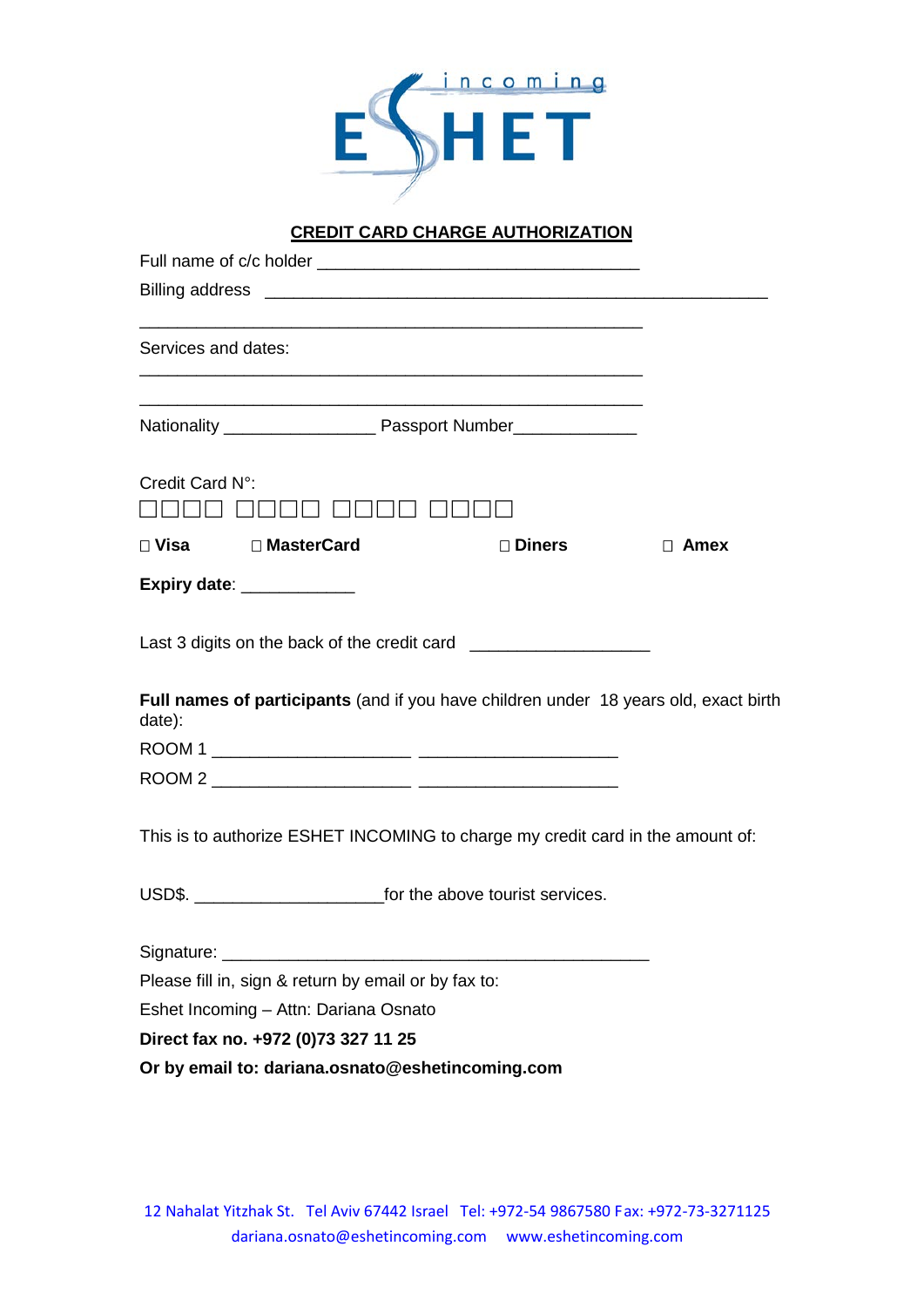

### **TERMS AND CONDITIONS**

- All tours are conducted by government licensed guides and in luxury air-conditioned vehicles and buses.
- Tourists are required to be ready at the earlier pick up time indicated.
- Delays in pick up beyond the estimated range may occur due to unforeseen reasons and/or traffic conditions.
- Changes in itinerary and pick up times may occur due to holidays, force majeure or circumstances beyond our control.
- The daily tours are conducted in English.
- Daily tours entrance fees are included. Meals and tips are NOT included.
- Passengers with special needs: wheelchairs, carriages or baby chairs need to notify us about their needs in advance.
- Tourists are obliged to stay with the group at all times. Separation from the other travelers may result in being left behind and will be at the customer's expense.
- Valuable belongings should never be left unattended in the vehicle.
- Operator will not accept responsibility for any loss, injury or damage.
- For all tours (except for Masada & Dead Sea) modest attire is required for visiting holy places of any religion (men with head covering, women with shoulder covering; for both men and women no shorts).
- Tours are on free sale up to 3 days before the date of the tour. Any booking received less than 3 days before the date of the tour, will be subject to re-confirmation from our side.
- Full day tours are up to 8-9 hours in a day.
- Tour will be operated with a minimum of 15 participants.
- Payment full payment upon confirmation through credit card.
- Cancellation Fees:

Less than 7 days and up to 72 hours, 40% of the price per person. No refund for cancellation from 72 hours before until the day of the tour.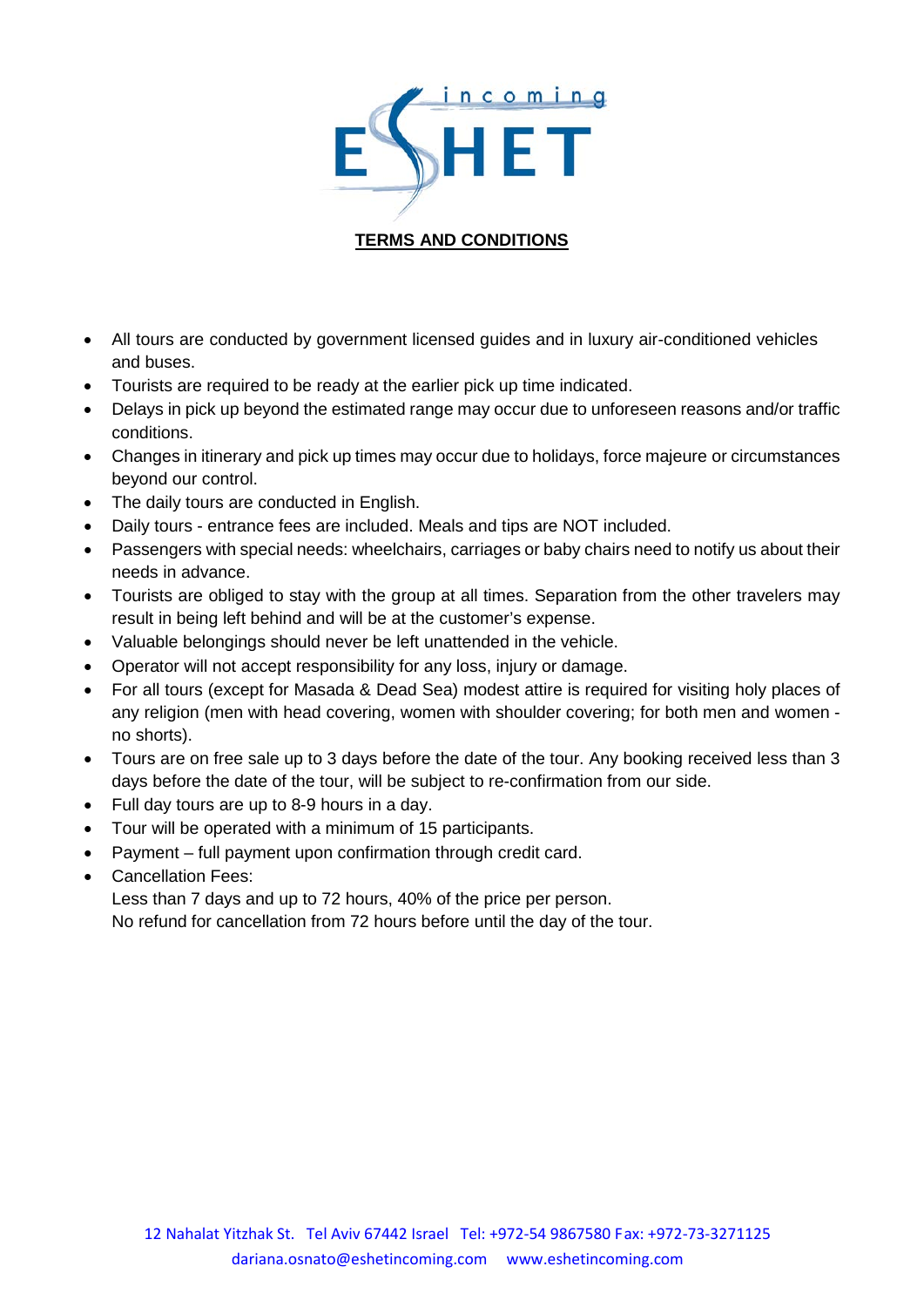

#### **INSOL International / INSOL Europe Tel Aviv One Day Joint Seminar Tuesday 27th June 2017**

The seminar will take place at the Hilton Tel Aviv, 205 Hayarkon St. Independence Park, Tel Aviv, Israel.

Subject to availability, delegates can request a special group rate for the Hilton Tel Aviv Seminar.

#### **Please note all guests must contact the hotel directly.**

|                     | Name of the Group: INSOL Seminar June 2017                                                 |
|---------------------|--------------------------------------------------------------------------------------------|
| Dates of the Group: | $26th - 27th$ June 2017                                                                    |
| <b>Contact:</b>     | Michal Abuloff, Hilton Tel Aviv<br>Tel: +972 3 5202200<br>Email: michal.abuloff@hilton.com |

#### **Daily Room Rate:**

#### Deluxe sea view rooms:

- Deluxe rooms single/double occupancy: \$345.00/\$365.00 Newly renovated rooms (located on  $3<sup>rd</sup>$ -10<sup>th</sup> floors) with a balcony overlooking the sea.
- Rates are inclusive of complimentary wi-fi in room and free access to our Health Club.
- Porterage in/out: \$5.00 per person

#### **Above stated rates are valid per room per night and exclude 17% VAT if applicable.**

*According to the Israeli law, guests who stay the night at the hotel and who are foreign resident tourists staying in Israel under a tourist visa of the B/2, B/3, B/4 type are entitled to an exemption from VAT. Guests who do not produce a valid tourist visa as aforesaid will be charged VAT as prescribed by law.*

#### **Terms and Conditions**

- All rates are quoted in US dollars, and are applicable per room per night.
- Above daily rates are net and non-commissionable.
- Check-in: 14.00, Check out: 12.00
- All rates quoted above are subject to availability at the time of booking.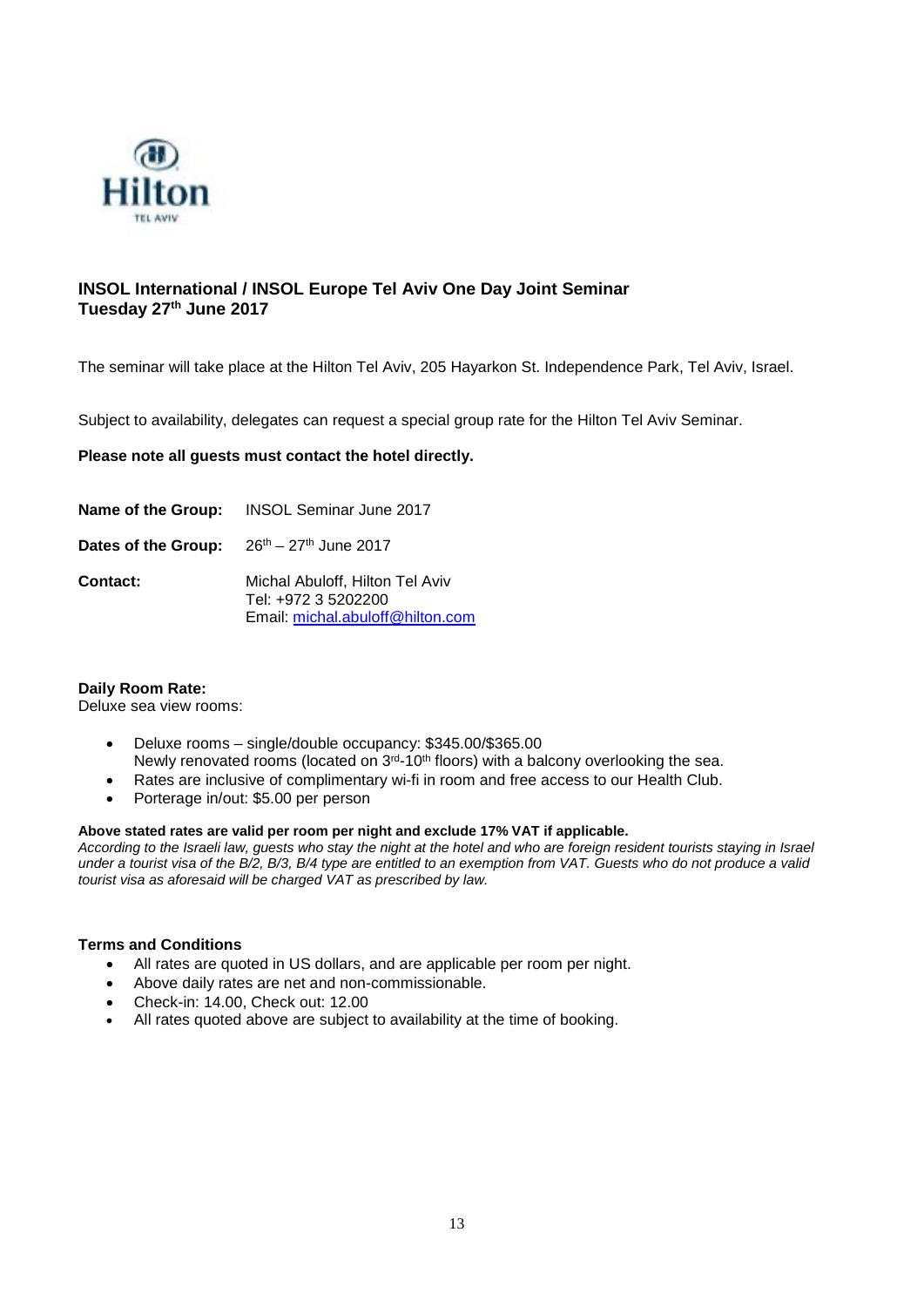## **General Information**

**Date**

27th June 2017

**Venue**

Hilton Tel Aviv, 205 Hayarkon St. Tel Aviv, Israel Tel: 972 (0)3 520 2200

#### **Language**

The Seminar will be conducted in English. **Delegate List**

The delegate list will be available on the INSOL web site after the final booking deadline.

#### **Payment of Registration Fees**

Seminar payments by cheque can be made in Pounds Sterling (£) and made payable to: INSOL International Limited. Payment should be sent together with your registration form to INSOL International, 6-7 Queen Street, London EC4N 1SP.

Payment can be made by personal or company cheque. Please ensure that the name of the delegate and company is written clearly on the back of all cheques, which accompany the registration form. Cheques must be made payable to INSOL International Limited for the Seminar fee.

Credit Card Payments**:** If you wish to pay by credit card we accept Visa, Mastercard and American Express. All payments debited from your credit card will be in Pounds Sterling (£). Cardholders will be charged by their credit card companies in their local currency. INSOL International is not responsible for any losses or gains in the fee due to currency changes.

#### **Cancellation of Registration**

Cancellations must be made in writing and sent to the INSOL office by 9 June 2017, fees will be refunded less the cancellation fee of £50.00. We regret that no refunds can be made after this date.

A substitute maybe put forward to fill your delegate's place.

#### **Travel & Health Insurance**

Participants are responsible for making their own travel arrangements. INSOL International shall not be responsible for, and shall be exempt from, all liability in respect of any loss, damage, injury, accident, delay or inconvenience to any person during the Seminar. It is the delegate's responsibility to be adequately insured in case of claims pertaining to travel/accidents and illness for the duration of his/her visit to Israel.

#### **Copyright**

Copyright in all software, papers and other material produced for the Seminar will be vested in INSOL. Companies and their delegates may copy such material for their personal use, but further copying, and in particular copying for sale or any other commercial purpose, is prohibited without prior permission.

#### **Cancellation of the Seminar by the Organisers and Insurance**:

In the event that the Seminar is cancelled by INSOL, or by any reason of any factor outside the control of INSOL, and cannot take place, the amount of the Registration fee shall be refunded. The liability of INSOL shall be limited to that refund, and INSOL shall not be liable for any other loss, cost or expense, howsoever caused, incurred or arising. In particular, INSOL shall not be liable to refund any travel costs incurred by delegates or their guests or their companies. It follows that delegates and their guests and their companies are advised to take out comprehensive insurance including travel insurance.

#### **Disclaimer**

INSOL International (INSOL) cannot accept any liability for any loss, cost or expense suffered or incurred by any person if such loss is caused or results from the act, default or omission of any person other than an employee or agent of INSOL International. In particular, INSOL cannot accept any liability for losses arising from the provision of services provided by hotel companies or transport operators. Nor can INSOL accept liability for losses suffered by reason of war, including threat of war, riots, and civil strife, terrorist activity, natural disaster, weather, fire, flood, drought, technical, mechanical or electrical breakdown within any premises visited by delegates or their guests in connection with the Seminar, industrial disputes, government action, regulations or technical problems which may affect the services provided in connection with the Seminar. INSOL is not able to give any warranty that any person will appear as a speaker or panellist. English Law shall govern the contract between delegates, and INSOL International and any disputes shall be the exclusive preserve of the English Courts.

#### **Joining Instructions**

A confirmation of your booking will be sent out to you on receipt of receiving your registration and payment. The joining instructions will be sent by email on 12 June 2017.

#### **Badges**

It is vital that all delegates wear their badges. Without your badge you will not be allowed access to Seminar sessions and functions. Delegates must wear their badges for access to the technical sessions, lunch and dinner.

#### **Seminar Dress Code**

Smart casual for the Seminar technical programme. Speakers are requested to wear business attire.

#### **Continuing Professional Development / Continuing Legal Education**

For those delegates who are required by their professional associations to achieve minimum levels of continuing education, certificates of attendance will be available on request.

**The Solicitors Regulation Authority (SRA)**, the independent regulatory body created by The Law Society of England and Wales, have implemented a new approach to solicitors continuing competence. If solicitors wish to claim non accredited continuing professional development in line with SRA requirements, they can record this in their own training records and calculate their continuing professional development points by the number of hours and minutes the seminar is held for with the deduction of breaks. **CPE Points – 6.5 hours**

#### **Bar Standards Board (BSB)**

The Bar Standards Board (BSB) have implemented a new Continuing Professional Development regime from 1 January 2017. As a result. barristers will have greater flexibility and individual responsibility for the training they require in line with BSB CPD requirements. For more information on the new CPD requirements, please go to [www.barstandardsboard.org.uk](http://www.barstandardsboard.org.uk/).